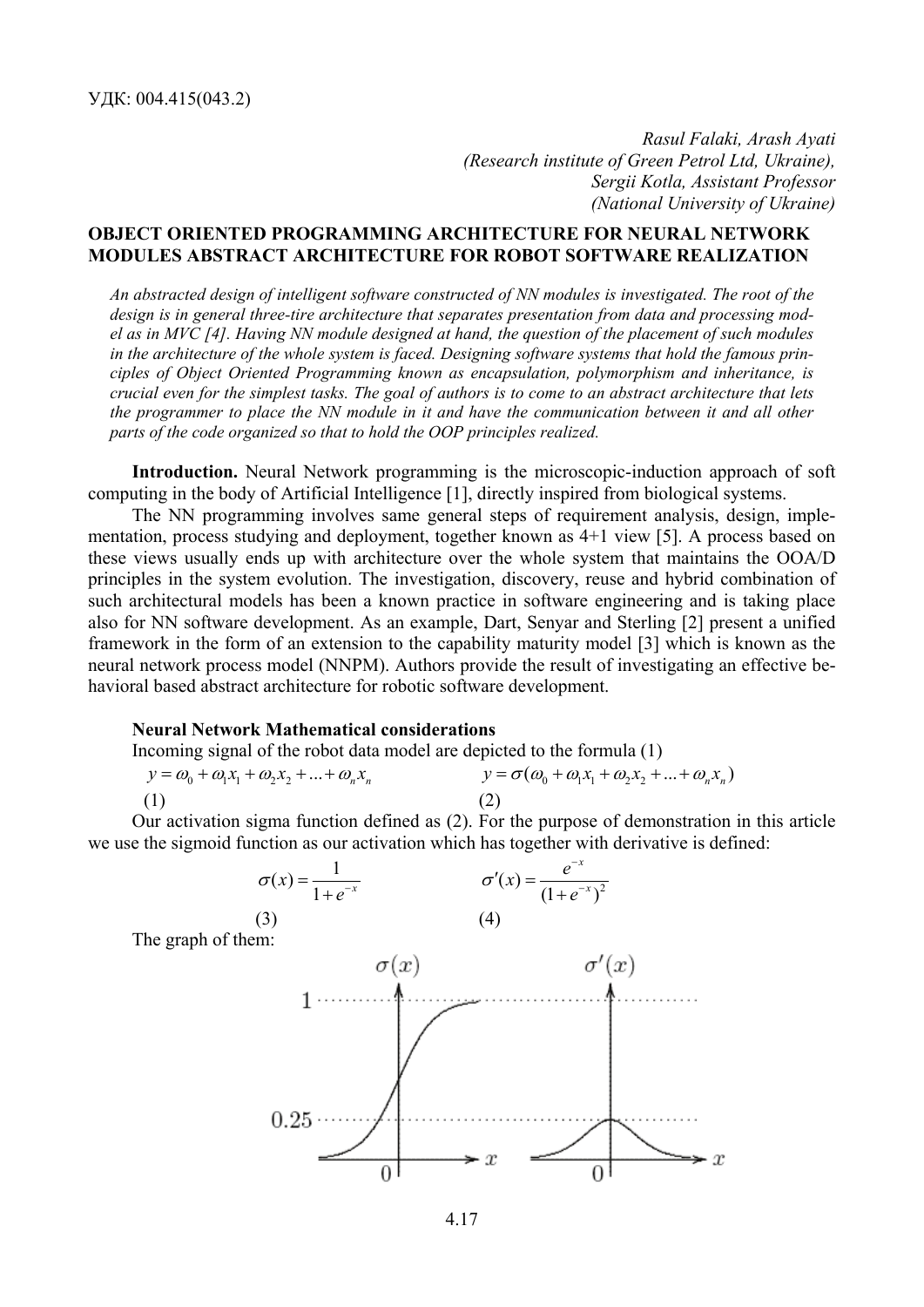Fig. 1, Graph of activation functions The general NN model will be as:



Fig. 2, The NN layer organization

By making some assumption for the purpose of demonstration, we will have n neurons in the data-model, m neurons for robot actuators and p neurons in our processing layer. The output of processing layer neurons will defined (5)

$$
x_i^1 = \sigma(\sum_{j=1}^n \omega_{ij}^0 x_j + \omega_{i0}^0), i = 1, 2, ..., p
$$
  
\n(5)  
\n
$$
y_i = \sum_{j=1}^p \omega_{ij}^1 x_j^1 + \omega_{i0}^1), i = 1, 2, ..., m
$$
  
\n(6)

After processing layer our output will be (6). This is a general setup of NN that makes the stage ready for deploying any model of function approximation. We do not further develop concrete models here as we are dealing with a general abstract architecture of the network. The above configuration is enough for us to depict the decomposition of NN parts in the software architecture.

### **Embedding NN in architecture with object oriented design**

 In the architectural model that we present, the famous proxy design pattern [5] is realized. The NN is assumed to be processed on a software server and it also could be deployed on a physically different machine than the robot. An example is when the brain machine is over the internet.

 In this way, the world gestures stimulate the robot actuators and this input to the robot mind perception activates events. Each event is connected to the robot command system through the controller. In this way, controller is like a junction that connects events and commands. Events and commands have their own separated class which pulls in the principles of Encapsulation, polymorphism and inheritance. Controller has its own class. The data-model class is a singleton [5] and it is updated by NN via proxy pattern. The command is called by controller based on the event that happens and there are three basis methods designed in the command class: execute, result and fault. In the execute function, the command calls the proxy service related to the event, and just with the same name as it is on the server. This is performed by calling one of the delegate class methods. Delegate class is a proxy between the NN server and other part of robot mind model. The delegate encapsulates the connection with NN server part, being it physically placed in the robot or out of it. NN performs the service, i.e. the actual processing and sends the data back to the delegate. The data flow continues from the delegate back to the command function. If the data back is error, then the fault function of the command object is called, otherwise the result function is called and the data is passed to it. The result function in turn may update the data-model which in turn may fire needed events that manipulate actuators. Actuators may be directly a function of data-model updates so that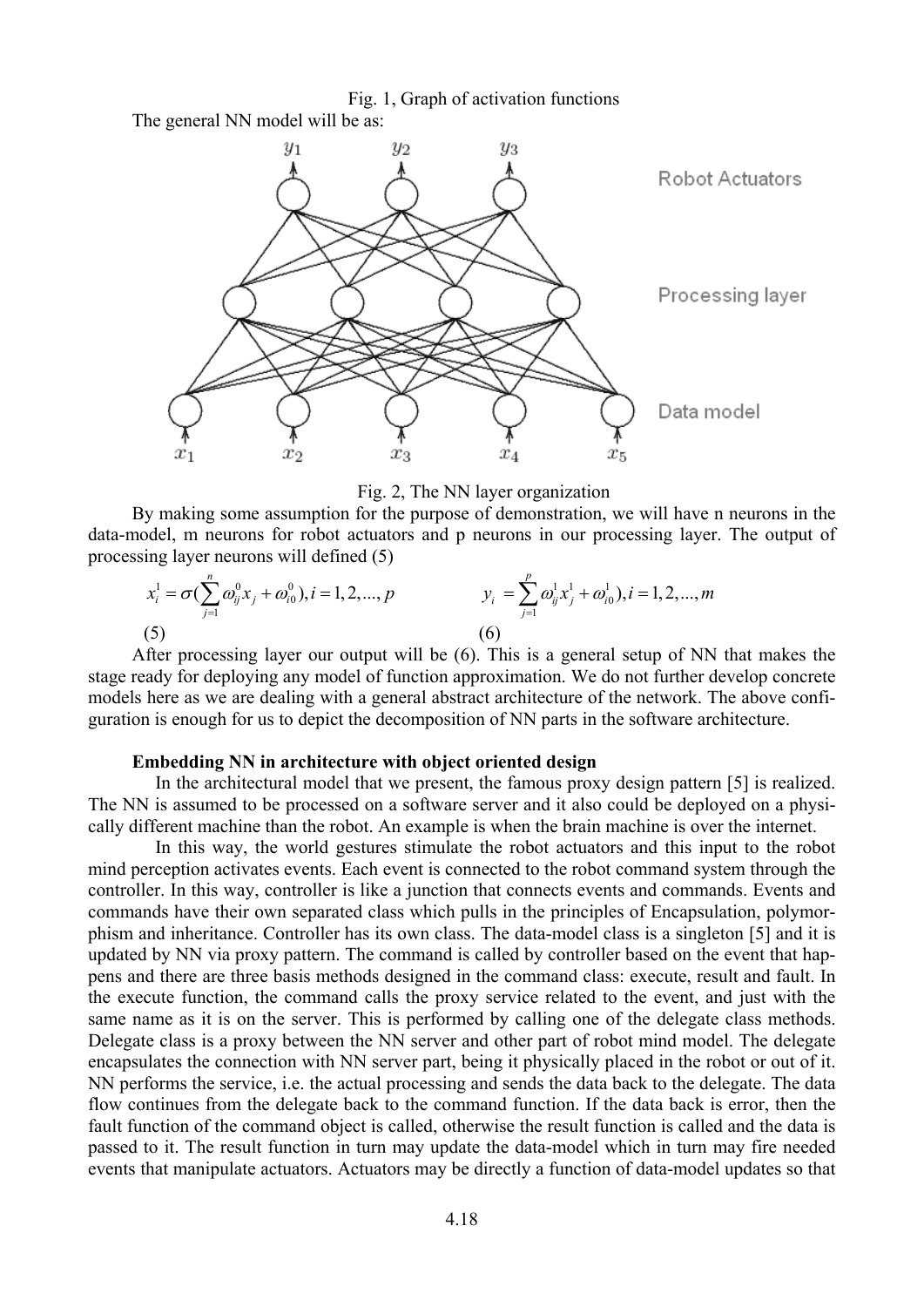the actuator manipulation takes place automatically without the need of extra events. Delegate class may get configuration files from the xml files as depicted on the following picture:



Fig. 3, The architecture for OOP of NN

## **Implementation:**

 Authors implemented the architecture on a robot based on the OpenWRT Linux Kernel having two motors and two bumper switch sensors. If sensors output gives  $(+1, +1)$ , which means both are pressed, then the motors should not work so the output of NN have to be (-1,-1). Logic matrix of this information is (7).

| $+1$ $+1$ $-1$ $-1$ |     | $+1$ $+1$ $-1$ $-1$ |  |
|---------------------|-----|---------------------|--|
| $+1$ $-1$ $+1$ $-1$ |     | $+1$ $+1$ $-1$ $-1$ |  |
| $-1$ +1 $-1$ +1     |     | $-1$ $-1$ $+1$ $+1$ |  |
| $-1$ $-1$ $+1$ $+1$ |     | $-1$ $-1$ $+1$ $+1$ |  |
| (7)                 | (8) |                     |  |

Each vector of the above matrix is a pathway of the NN. If NN works, for a data model of  $(+1, +1)$  we must get  $(-1, -1)$ , which is the first column of the above matrix. By multiplication of it to itself we get (8).

Having this in the NN, we can ask the question  $(+1, +1)$  and the NN by using above matrix and multiplying it to  $(+1,+1)$  will give us the answer which turns to be a column vector as  $(+2,+2,-1)$ 2,-2). In normalization process, results larger than zero change to +1 and less than zero change to -1 and the resulting vector turns to be  $(+1,+1,-1,-1)$ , extracting the answer from it we get  $(-1,-1)$  which is the right answer. So NN worked the right way.

### **Conclusion**

The NN module of the last part has been successfully tested on the architecture above realized on the target robot. The architecture lets the programmer to hold the true principles of Object